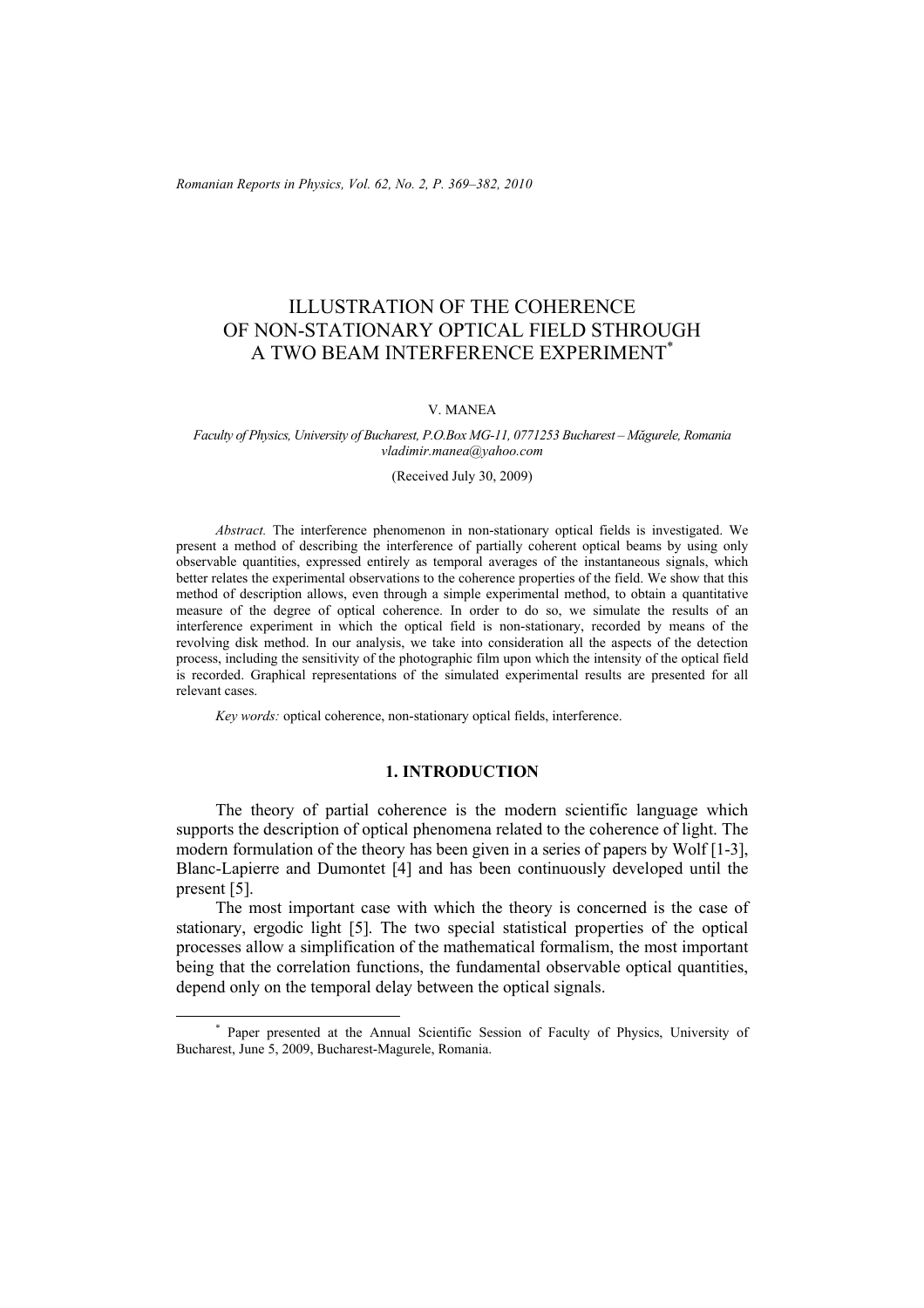In the last years, an increased interest has been shown for the description of the non-stationary optical fields, because of the large number of optical applications in which the light ceases to be stationary and ergodic and cannot be described using the standard formulation of the theory of partial coherence. Such applications include heterodyne interferometry [6], modulated optical fields, as the ones in optical telecommunication systems [7], and even experimental applications of pulsed lasers [8].

Some studies of non-stationary light have been performed even in the early stage of development of the theory of partial coherence. A first approach was initiated by Fischer [9] and extensively developed in a series of papers by Brătescu [10] and Tudor [10–13], based on a mixed temporal and spectral description. Other studies [15, 16] focused mainly on spectral considerations. Most modern approaches to the description of partially coherent non-stationary optical signals are based on or at least refer to the recently introduced two-frequency crossspectral density [16, 17], which represents the correlation function of the generalized Fourier components of the optical signals. In the case of a stationary optical signal, this correlation function is null for Fourier components of different frequencies [5], while in the case of a non-stationary optical signal at least some of the Fourier components of different frequencies must be correlated.

Some models of non-stationary light have been proposed and analyzed, such as intrinsically stationary light (obtained through the modulation of stationary light) [18] and cyclostationary light, for which the correlation function of the optical signals is periodical [19]. Also, some representations of the correlation functions (in the temporal or in the spectral domain) have been recently introduced [20, 21].

In the analysis of non-stationary optical fields, the correlation functions defined as ensemble averages do not necessarily equal the results of timeintegrated detector measurements. Another problem is raised by the definition of the coherence functions, which, if identified with the correlation function itself, mixes the coherence related information with other aspects of the optical phenomena (such as the dynamics of the intensity pattern). This because the nonstationarity of an optical signal is often determined by a non-stochastic component, not related to the coherence properties, the latter being of stochastic manifestation.

The last observation is also the reason for which, in many practical cases, the optical signals are separable [22], in the sense that their non-fluctuating components can be factorized as completely separate functions. These components, which are responsible for the non-stationarity of the optical fields, multiply in each of the optical signals stochastic functions which contain *all* the coherence related information and are stationary and ergodic.

In the present paper, we will use the advantages brought by such a separability property to offer a description of the interference phenomena in nonstationary optical fields based entirely on observable quantities. We will show that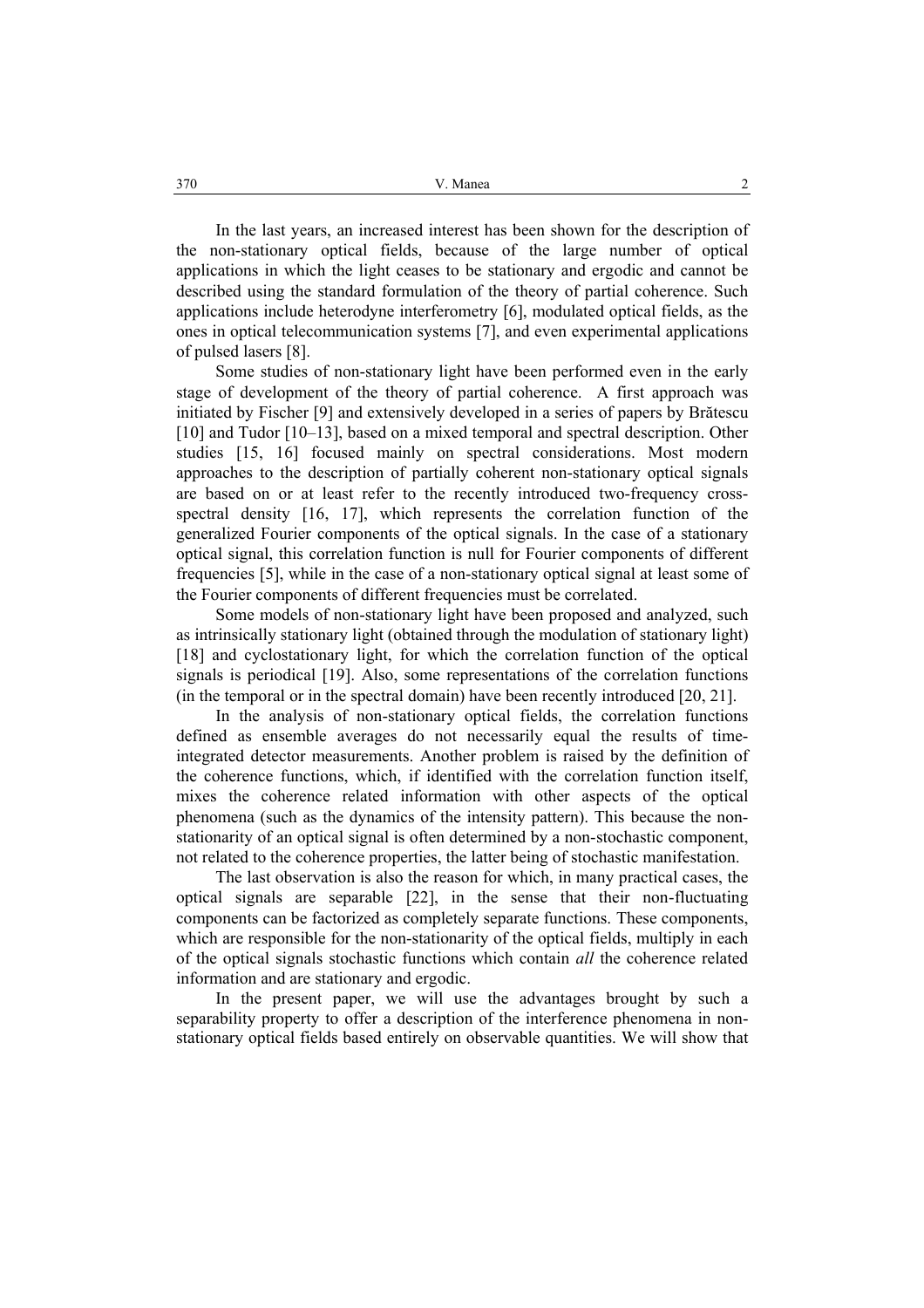the separation allows the obtainment of a general interference law in an advantageous form, which can be applied, even through a classic experimental method (the revolving disk method [9–13]), for determining the degree of optical coherence of two interfering optical signals. We will perform numerical simulations of the observable results of such an interference experiment, in which the non-stationary optical field is obtained by the superposition of two quasimonochromatic light beams of different frequencies. In obtaining the expressions of the relevant quantities, as well as in the graphical representations, we will take into consideration multiple aspects of the detection process.

### **2. EXPERIMENTAL ARRANGEMENT AND GENERAL INTERFERENCE LAW**

Our analysis will be carried out for the interference of two optical fields produced in a Mach-Zehnder arrangement. The experimental setup, thoroughly described in [23], is schematically presented in Fig. 1. The light beam enters the Mach-Zehnder interferometer through the first beam-splitter (*BS*1) and is half reflected, half transmitted. The two beams obtained this way travel along the two arms and, after passing through the second beam-splitter  $(BS_2)$ , interfere on any of the two paths emerging from it. We will analyze the interference on the horizontal path, for which the default phase shift is null. The second beam-splitter is slightly tilted and a cylindrical lens (*L*) is used in order to produce two real image sources, equivalent to the slits of a Young arrangement. In order to produce a non-stationary interference field, one must insert at least in one of the two arms of the interferometer a dynamic device, as a frequency translator or modulator.



Fig. 1 – Experimental setup.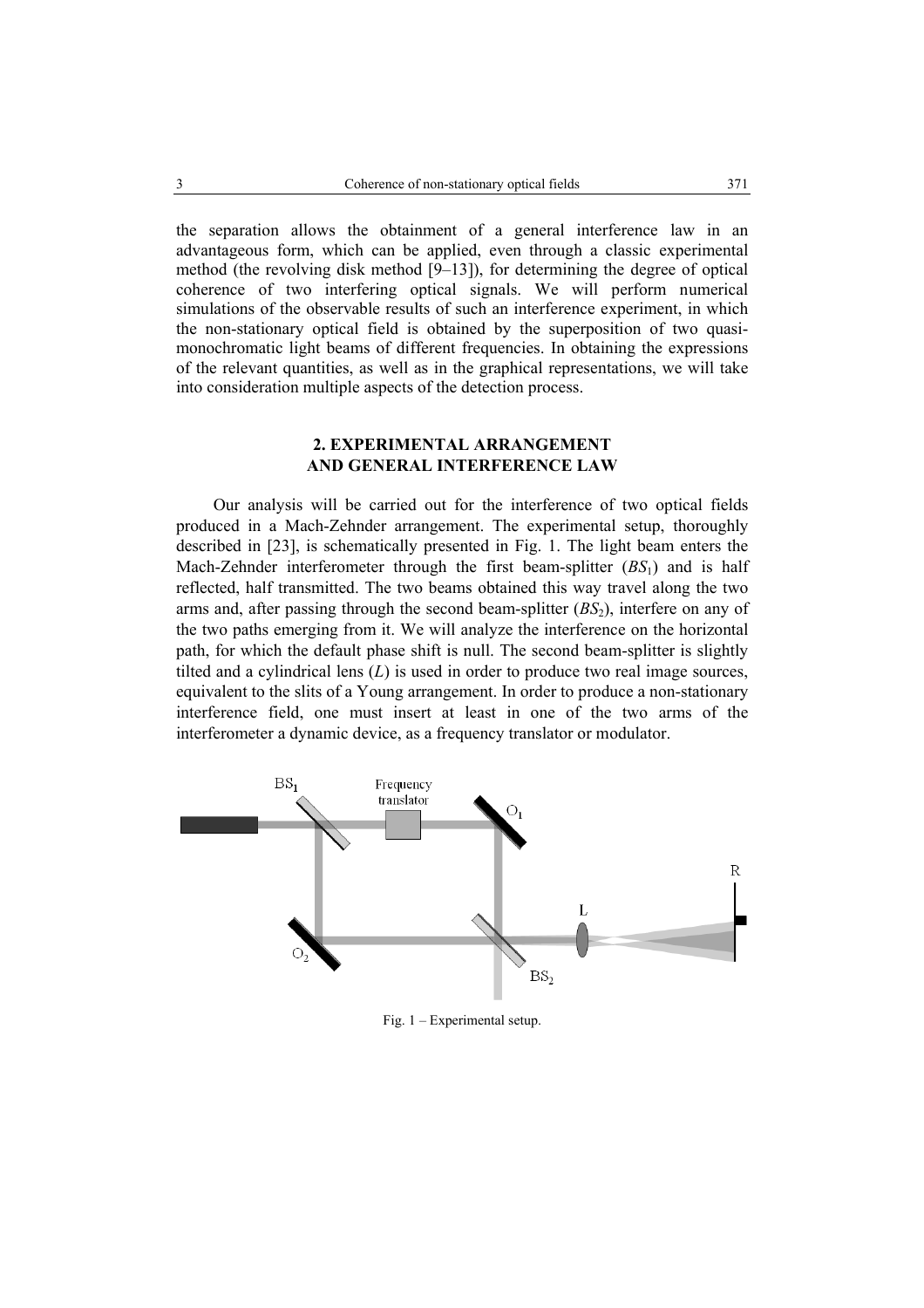Let us consider that the optical signals emerging from the two image sources are  $V_1(\mathbf{r}_1,t)$  and  $V_2(\mathbf{r}_2,t)$ . Since we consider the two optical signals separable, in the sense of the previous section, each of them can be written as:

$$
V_1(\mathbf{r}_1, t) = U_1(\mathbf{r}_1, t) W_1(\mathbf{r}_1, t),
$$
  
\n
$$
V_2(\mathbf{r}_2, t) = U_2(\mathbf{r}_2, t) W_2(\mathbf{r}_2, t),
$$
\n(1)

in which the first functions (*U*) are non-fluctuating, while the second functions (*W*) are stationary and ergodic stochastic processes.

The superposition field at any point of space is given by the sum:

$$
V(\mathbf{r},t) = K_1 V_1(\mathbf{r}_1, t - t_1) + K_2 V_2(\mathbf{r}_2, t - t_2),
$$
\n(2)

in which  $K_1$ ,  $K_2$  are pure imaginary numbers and  $t_1$ ,  $t_2$  are the time intervals required for the light to travel from the two sources to the observation point [24].

If the optical field satisfies some ergodicity property, the detected intensity is given by:

$$
I(\mathbf{r},t) = \langle V(\mathbf{r},t)V^*(\mathbf{r},t)\rangle_e.
$$
 (3)

The subscript *e* denotes the ensemble average and the subscript *T* will denote in the following the temporal average of the function between brackets.

By substituting Eq. (1) in Eq. (2) and further in Eq. (3) and by taking into consideration the properties of the *U* and *W* functions, one obtains the following general interference law [22]:

$$
I(\mathbf{r},t) = I_1(\mathbf{r},t) + I_2(\mathbf{r},t) + 2\operatorname{Re}\left[K_1K_2^* \quad U_1(\mathbf{r}_1,t-t_1) \quad U_2^*(\mathbf{r}_2,t-t_2)G_{12}(\mathbf{r}_1,\mathbf{r}_2,\tau)\right] =
$$
  
=  $I_1(\mathbf{r},t) + I_2(\mathbf{r},t) + 2\sqrt{I_1(\mathbf{r},t)}\sqrt{I_2(\mathbf{r},t)} \operatorname{Re}\left[\Phi(\mathbf{r}_1,\mathbf{r}_2,t-t_1,t-t_2)g_{12}(\mathbf{r}_1,\mathbf{r}_2,\tau)\right], (4)$ 

in which  $G_{12}(\mathbf{r}_1, \mathbf{r}_2, \tau)$  and  $g_{12}(\mathbf{r}_1, \mathbf{r}_2, \tau)$  are the refined forms of the mutual coherence function and of the complex degree of mutual coherence, respectively, defined as:

$$
G_{12}(\mathbf{r}_{1}, \mathbf{r}_{2}, \tau) = \langle W_{1}(\mathbf{r}_{1}, t) \quad W_{2}^{*}(\mathbf{r}_{2}, t + \tau) \rangle_{T},
$$
  

$$
g_{12}(\mathbf{r}_{1}, \mathbf{r}_{2}, \tau) = \frac{G_{12}(\mathbf{r}_{1}, \mathbf{r}_{2}, \tau)}{\sqrt{G_{11}(\mathbf{r}_{1}, \mathbf{r}_{1}, 0)} \sqrt{G_{22}(\mathbf{r}_{2}, \mathbf{r}_{2}, 0)}}.
$$
 (5)

As can be seen in Eqs. (5), the coherence functions are still defined using the temporal averages and are only functions of the relative temporal delay between the two signals,  $\tau = t_1 - t_2$ , because of the stationarity and ergodicity of the *W*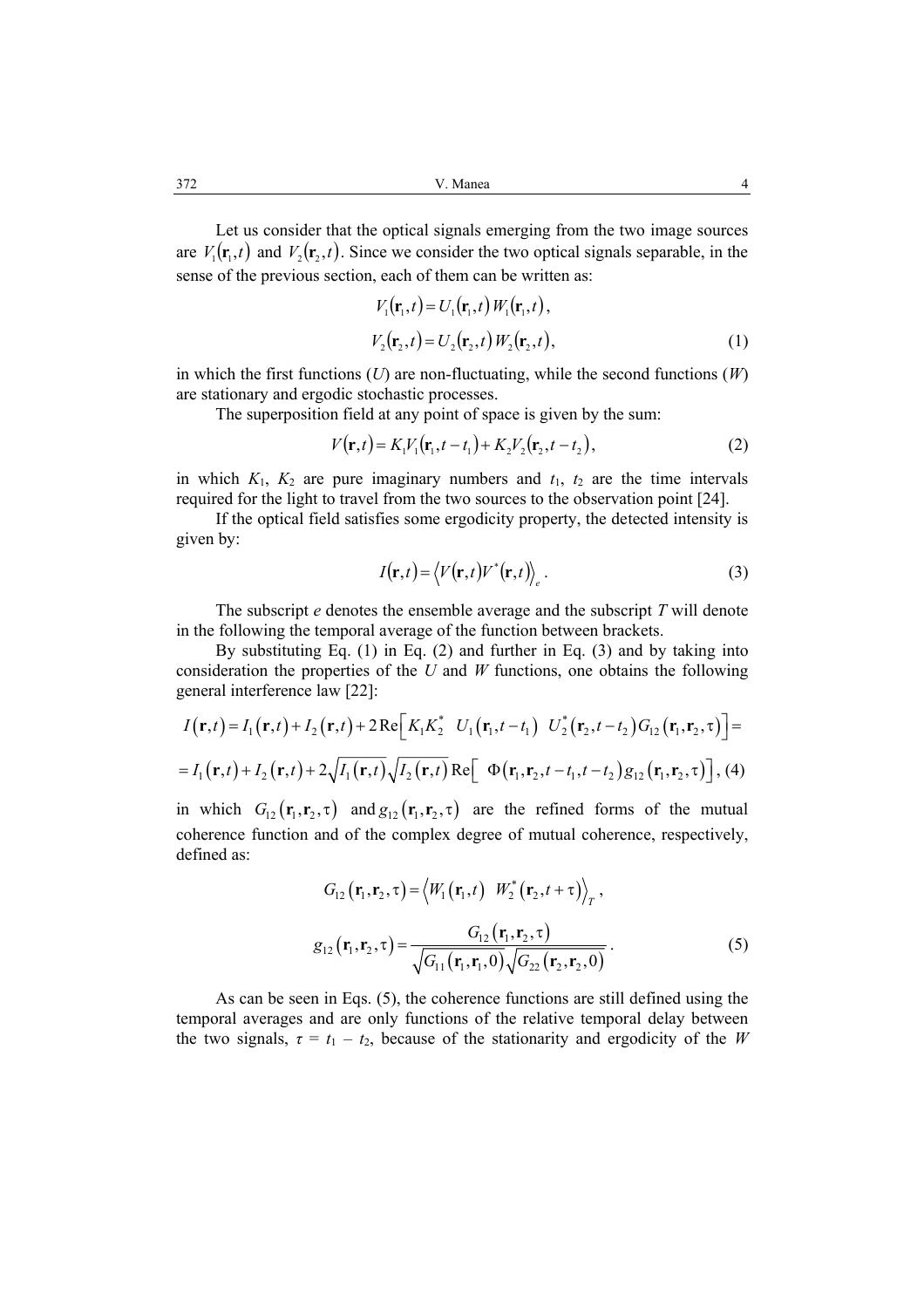processes. Equation (4) could be obtained because statistically non-fluctuating functions emerge unchanged from the ensemble averaging operations.

The Ф function in Eq. (4) is the normed product of the two *U* functions and determines the dynamics of the interference pattern. Taking into consideration that all the coherence related information is contained in the *W* functions, it is justified to define the coherence functions as in Eqs. (5).

### **3. INTERFERENCE OF TWO QUASI-MONOCHROMATIC OPTICAL BEAMS OF DIFFERENT FREQUENCIES**

If one inserts in one of the arms of the Mach-Zehnder interferometer in Fig. 1 a frequency translator, one obtains at the output the interference field of two quasimonochromatic light beams of different frequencies:

$$
I(\mathbf{r},t) = I_1(\mathbf{r})(\ ) + I_2(\mathbf{r}) + 2 \operatorname{Re} \Big[ K_1 K_2^* e^{i\left[ (\omega_1 - \omega_2) t + k_2 s_2 - k_1 s_1 \right]} G_{12}(\mathbf{r}_1, \mathbf{r}_2, \tau) \Big] =
$$
  
\n
$$
= I_1(\mathbf{r}) + I_2(\mathbf{r}) + 2\sqrt{I_1(\mathbf{r})}\sqrt{I_2(\mathbf{r})} |g_{12}(\mathbf{r}_1, \mathbf{r}_2, \tau)| \times
$$
  
\n
$$
\times \cos \Big[ (\omega_1 - \omega_2) t + k_2 s_2 - k_1 s_1 + \beta_{12}(\mathbf{r}_1, \mathbf{r}_2, \tau) \Big]
$$
 (6)

or, if one considers that the detection is performed in the far field (plane wave approximation) and also that the intensities emerging from the two paths of the Mach-Zehnder interferometer are equal:

$$
I(\mathbf{r},t) = 2I_0(\mathbf{r})\left\{1 + \left|g_{12}(\tau)\right|\cos\left[\Delta\omega t - \Delta\mathbf{k}\cdot\mathbf{r} + \beta_{12}(\tau)\right]\right\},\tag{7}
$$

where we have renounced to explicitly mention the two vectors  $\mathbf{r}_1$  and  $\mathbf{r}_2$ . The intensity field is dynamic, taking the form of an intensity wave [11, 12], which propagates in the direction given by the vector  $\Delta \mathbf{k} = \mathbf{k}_1 - \mathbf{k}_2$ . The velocity of this intensity wave is given by [11]:

$$
u = \frac{\Delta \omega}{|\Delta k|^2} \Delta k \tag{8}
$$

If one considers that the frequency translation is not too great, the optical field satisfies the local stationarity assumption [25], and thus the ensemble statistics predict well the results of a slow detector intensity measurement. The visibility of the interference pattern is given, as in the stationary case, by the complex degree of optical coherence, but in its refined definition of Eq. (5):

$$
\mathcal{V} = \frac{I_{\text{max}} - I_{\text{min}}}{I_{\text{max}} + I_{\text{min}}} = |g_{12}(\tau)|,
$$
\n(9)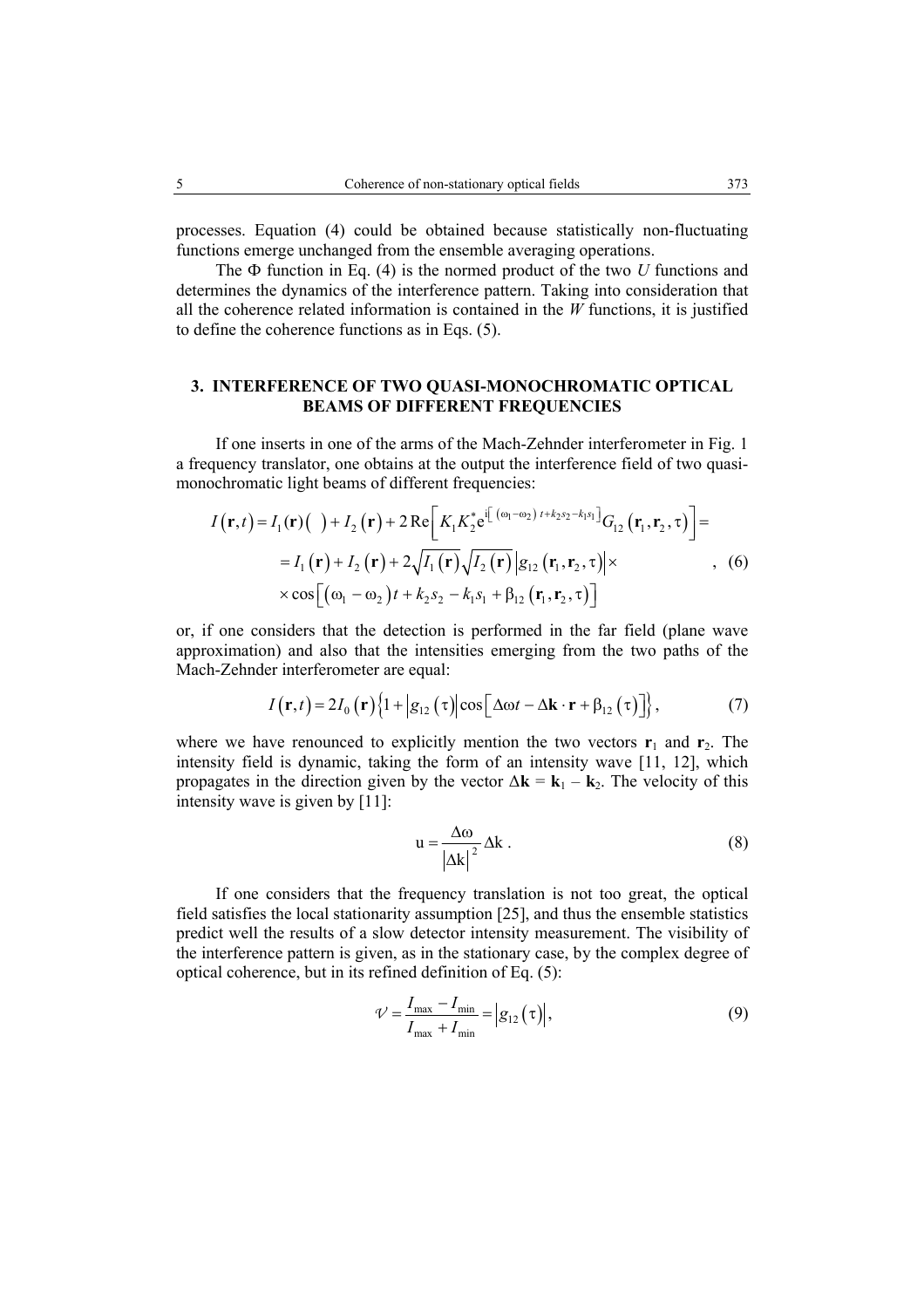thus making the visibility of the interference pattern still the experimentally relevant measure of the degree of optical coherence.

The experimental method employed for recording the dynamic intensity fringes is the revolving disk method. In the far field, the experimental arrangement of Fig. 1 contains a disk (R), revolving at a constant angular velocity,  $\Omega$ , upon which is placed a photographic film (Fig. 2).



Fig. 2 – Revolving disk.

The revolving disk is placed so that the interference fringes move in planes parallel to its surface and in the direction of the *Oz* axis. A sectorial slit of angle *θ* is placed in front of the film, allowing the exposure of only the white region in Fig. 2, for which the velocities of the disk and of the fringes are equal.

The elementary areas of film have in the exposed region a different velocity than the interference fringes, except for a certain circumference, on which the interference pattern is recorded without distortion. It is the reason for which a detailed description of the detection process is necessary and will be given in the following.

In order to do so, one must calculate the exposure distribution on the film surface, which determines the observable response of the film. The finite time exposure to the intensity  $I(t)$  can be defined, up to some constant factors, as [24]:

$$
E = \int_{0}^{t_{ex}} I(t) dt,
$$
 (10)

in which  $t_{ex}$  is the exposure time, given by:

$$
t_{ex} = \frac{\theta}{\Omega}.
$$
 (11)

An easy way to calculate the exposure in a point of the photographic film, characterized by the radius  $r$  and the polar angle  $\varphi$ , during a pass through the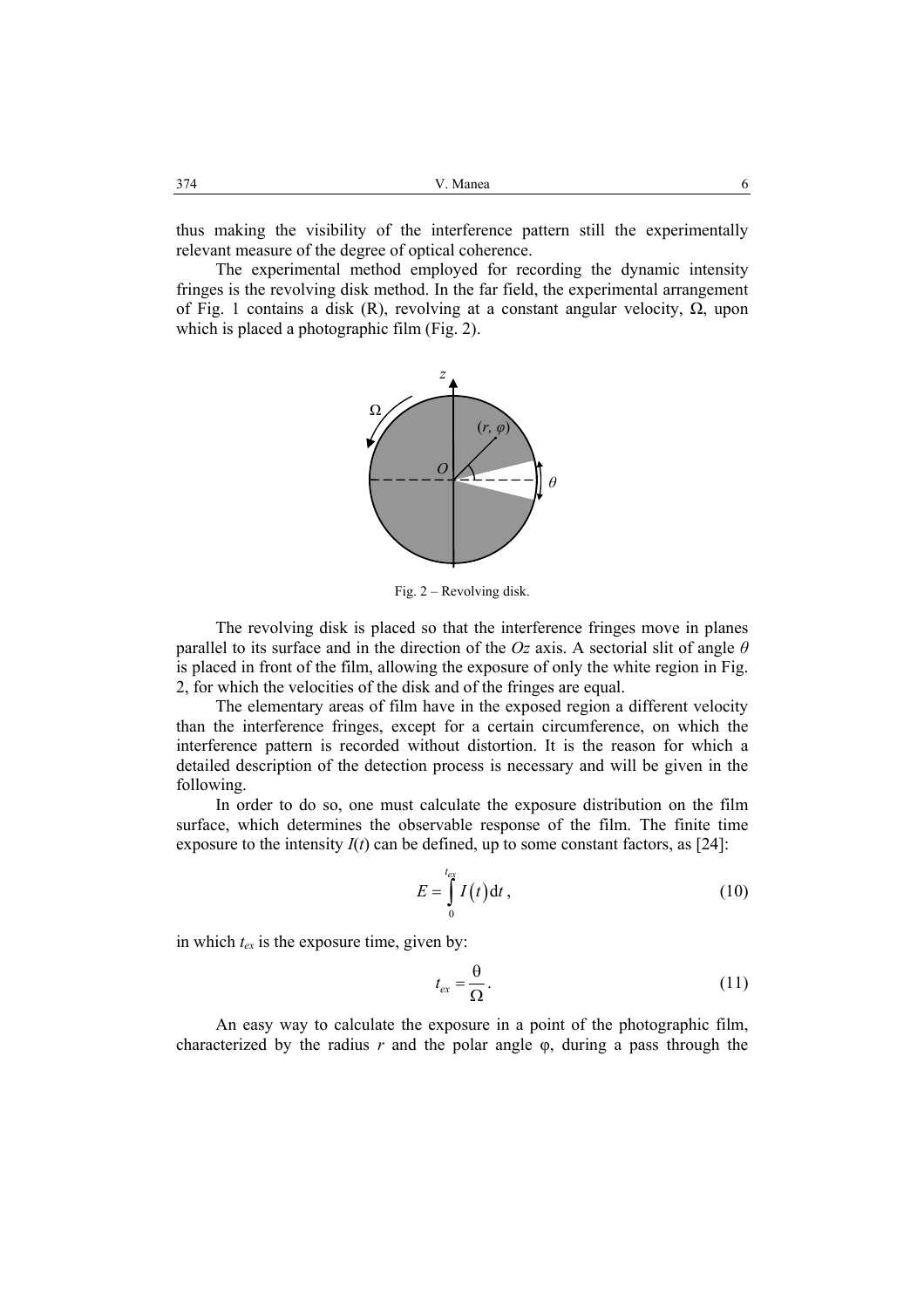exposed area, is to consider the intensity pattern static and the elementary portion of film moving with the relative velocity,  $v_r(r) = \Omega r - \Delta \omega / |\Delta \mathbf{k}|$ . As a result, using Eq. (7) in Eq. (10), one obtains the following expression of the exposure:

$$
E(r,\varphi) = \int_{0}^{t_{\text{ex}}} 2I_{0} \left\{ 1 + |g_{12}(\tau)| \cos \left[ \frac{\Delta \omega}{\Omega} \varphi - \Delta k \cdot z(t) + \beta_{12}(\tau) \right] \right\} dt =
$$
  
= 
$$
2I_{0} \int_{0}^{t_{\text{ex}}} \left\{ 1 + |g_{12}(\tau)| \cos \left[ \frac{\Delta \omega}{\Omega} \varphi - \Delta k \cdot v_{r}(r) \cdot t + \beta_{12}(\tau) \right] \right\} dt.
$$
 (12)

where  $\Delta k = |\Delta \mathbf{k}|$ . In the above expression we have taken into account that the delay with which the elementary film portion arrives at the sectorial slit,  $\varphi/\Omega$ , determines the initial phase of the intensity distribution.

After some lines of calculus, one obtains for the exposure distribution:

$$
E(r, \varphi) = 2I_0 t_{ex} \left[ 1 + |g_{12}(\tau)| \operatorname{sinc}\left(\frac{\Delta k \cdot v_r(r) \cdot t_{ex}}{2}\right) \times \right] \times \cos\left(\frac{\Delta \omega}{\Omega} \varphi - \frac{\Delta k \cdot v_r(r) \cdot t_{ex}}{2} + \beta_{12}(\tau) \right) \right].
$$
\n(13)

The exposure of the film after *N* complete rotation periods is obtained by multiplying Eq. (13) with *N* (for synchronism,  $\Delta \omega$  must be a multiple of the angular velocity  $Ω$ ). One must note in Eq. (13) that the complex degree of coherence is not integrated, thus implying that its variation is negligible in the region of the sectorial slit. This is an approximation, but it is well satisfied, taking into consideration the possibility of using a very narrow sectorial slit.

The points that have null relative velocity are situated at a distance from the center of the revolving disk equal to:

$$
r_0 = \frac{\Delta \omega}{\Omega |\Delta \mathbf{k}|},\tag{14}
$$

obtained by imposing the condition  $v_r = 0$ . For these points, Eq. (13) takes a form similar to Eq. (7), the circumferential visibility defined in terms of exposure being equal to the intensity visibility of Eq. (9).

It is useful to represent Eq. (13) in the variable  $\rho = r/r_0$ , by using Eq. (14) and the expression of the relative velocity:

$$
E(\rho,\varphi) = 2I_0 t_{ex} \left\{ 1 + \left| g_{12}(\tau) \right| \operatorname{sinc} \left[ \frac{\Delta \omega}{\Omega} \frac{\theta}{2} (\rho - 1) \right] \times \right.
$$
  
 
$$
\times \cos \left[ \frac{\Delta \omega}{\Omega} \varphi - \frac{\Delta \omega}{\Omega} \frac{\theta}{2} (\rho - 1) + \beta_{12}(\tau) \right] \right\}.
$$
 (15)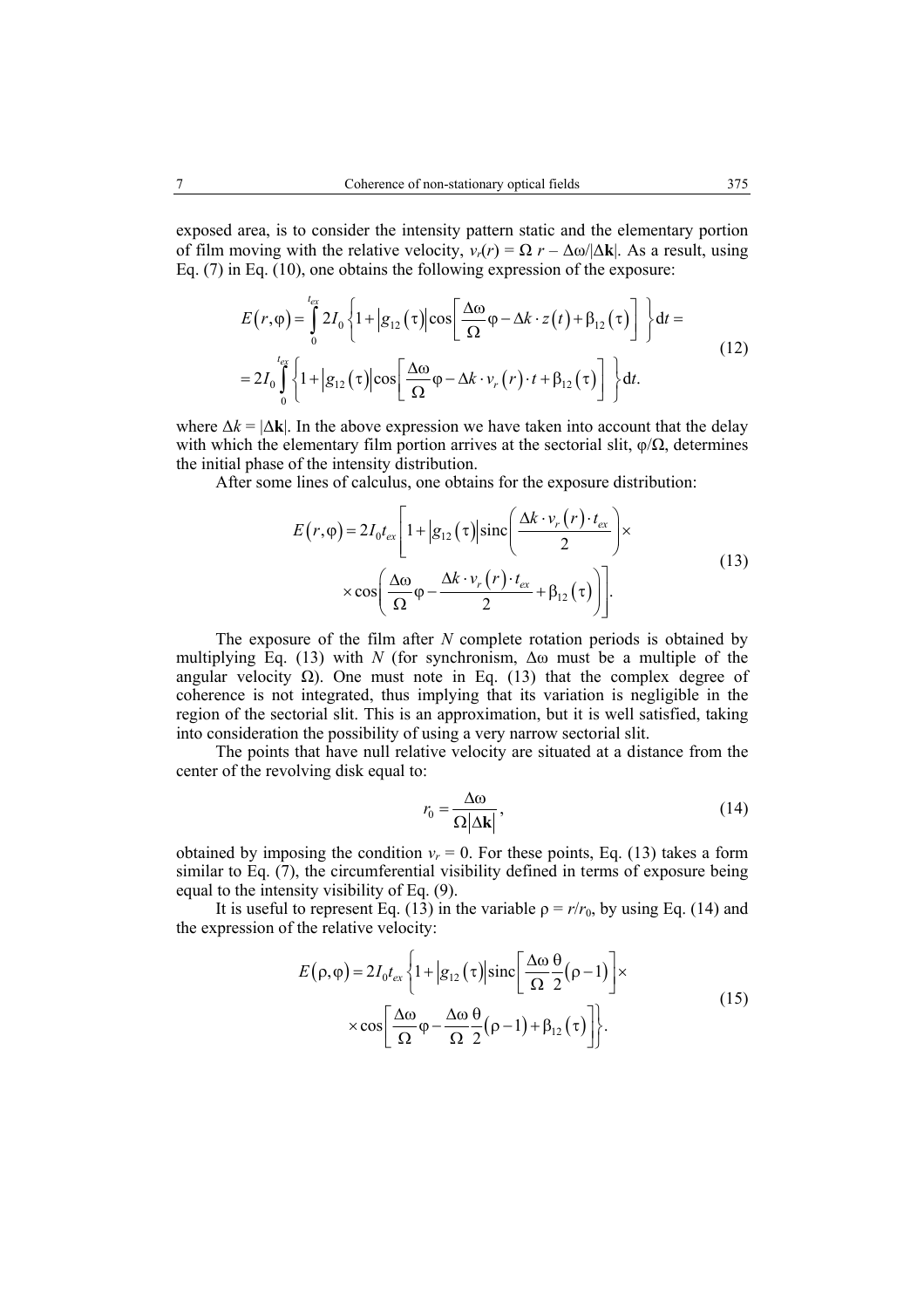Equation (15) shows that the exposure, written in the variable  $\rho$ , is completely defined by the parameters  $Δω/Ω$ , θ and  $g<sub>12</sub>(τ)$ . In the following, we will analyze how these parameters influence the exposure distribution on the photographic film, making use of graphical representations. We will make the representations in the normed coordinate ρ, which allows some quite general results, requiring specific values only for the three parameters mentioned above. The fraction  $\Delta\omega/\Omega$  gives the number of interference fringes recorded on a film circumference. In all our representations, we will set it equal to 30. Also, we will always scale the disk to have a radius of 3ρ.



Fig. 3 – Simulation of the exposure distribution for decreasing values of  $|g_{12}(\tau)|$ : a) 1; b) 0.8; c) 0.6; d) 0.4.

With these settings, in Fig. 3 one can see graphical representations of the exposure distribution for decreasing absolute values of the degree of optical coherence. By analyzing Eqs. (13) and (15), one can see that the information regarding the interference field is distorted by the "sinc" factor, the circumferential exposure visibility being modulated as:

$$
\mathcal{V}_{e}(r) = |g_{12}(\tau)||\text{sinc}\left[\frac{\Delta k \cdot v_{r}(r) \cdot t_{ex}}{2}\right]; \quad \mathcal{V}_{e}(\rho) = |g_{12}(\tau)||\text{sinc}\left[\frac{\Delta \omega \theta}{\Omega 2}(\rho - 1)\right]. (16)
$$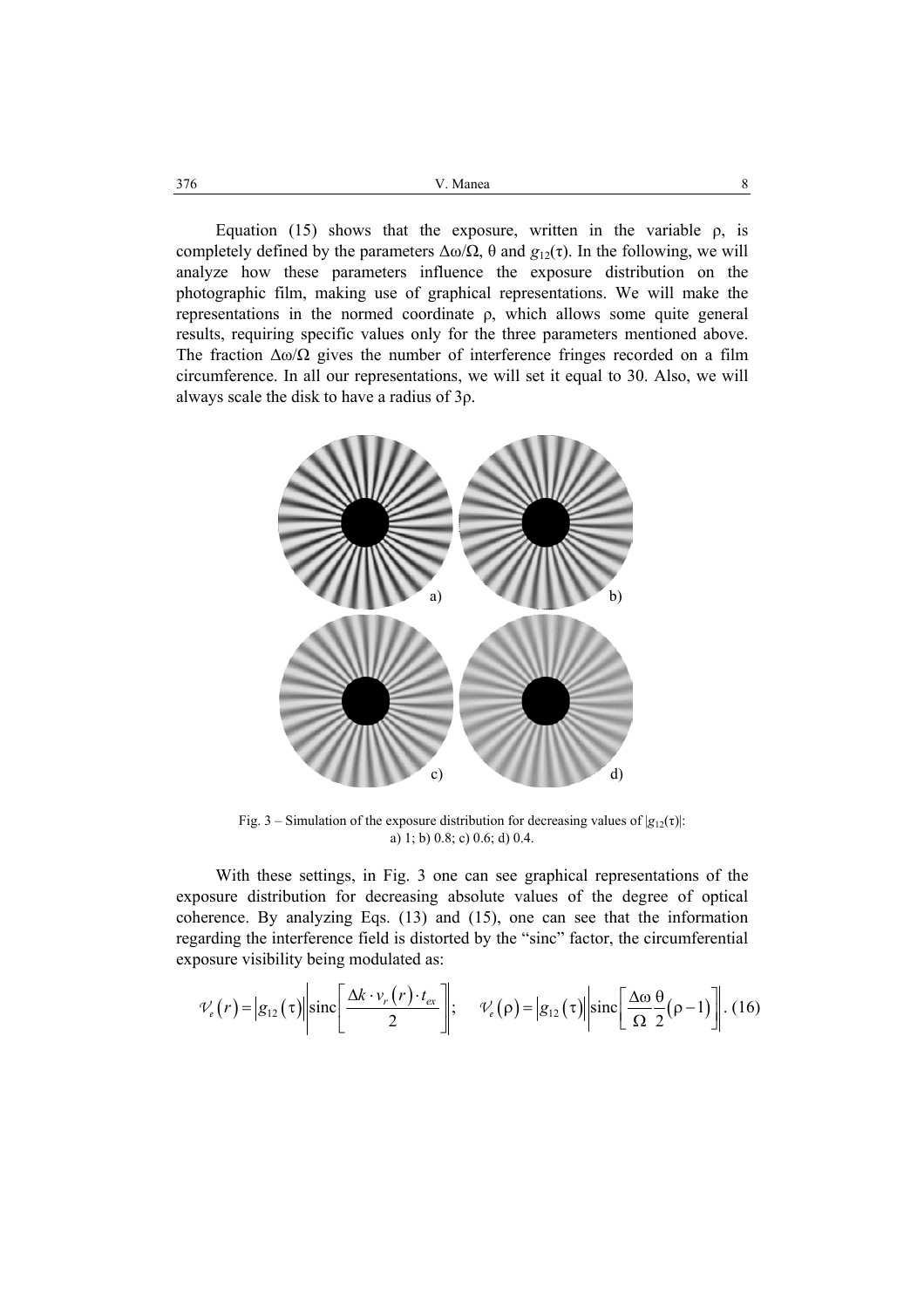Taken as a whole, the exposure visibility is not a direct measure of the degree of optical coherence. The central maximum of the sinc factor has a width:

$$
\Delta r = \frac{4\pi}{\Delta k \cdot \theta},\tag{17}
$$

which is inversely proportional to the angle of the sectorial slit.

In general, it is hard to precisely identify the circumference of radius  $r_0$ , for which the exposure visibility gives the correct absolute value of the complex degree of optical coherence. Still, Eq. (17) shows that, by sufficiently diminishing the angle of the sectorial slit, down to a value which does not produce any observable diffraction effects in the relevant region of the photographic film, one can obtain a wide sinc factor. In this way, the problem of precisely identifying the circumference of radius  $r_0$  ceases to be critical, because the decrease of visibility is negligible on a wide enough area around this circumference. The effect of the sectorial slit angle θ on the width of the sinc factor is presented in Fig. 4.



Fig.  $4 -$  Simulation of the exposure distribution for decreasing values of  $\theta$ : a)  $\bar{9}^{\circ}$ ; b)  $7^{\circ}$ ; c)  $5^{\circ}$ ; d)  $3^{\circ}$ .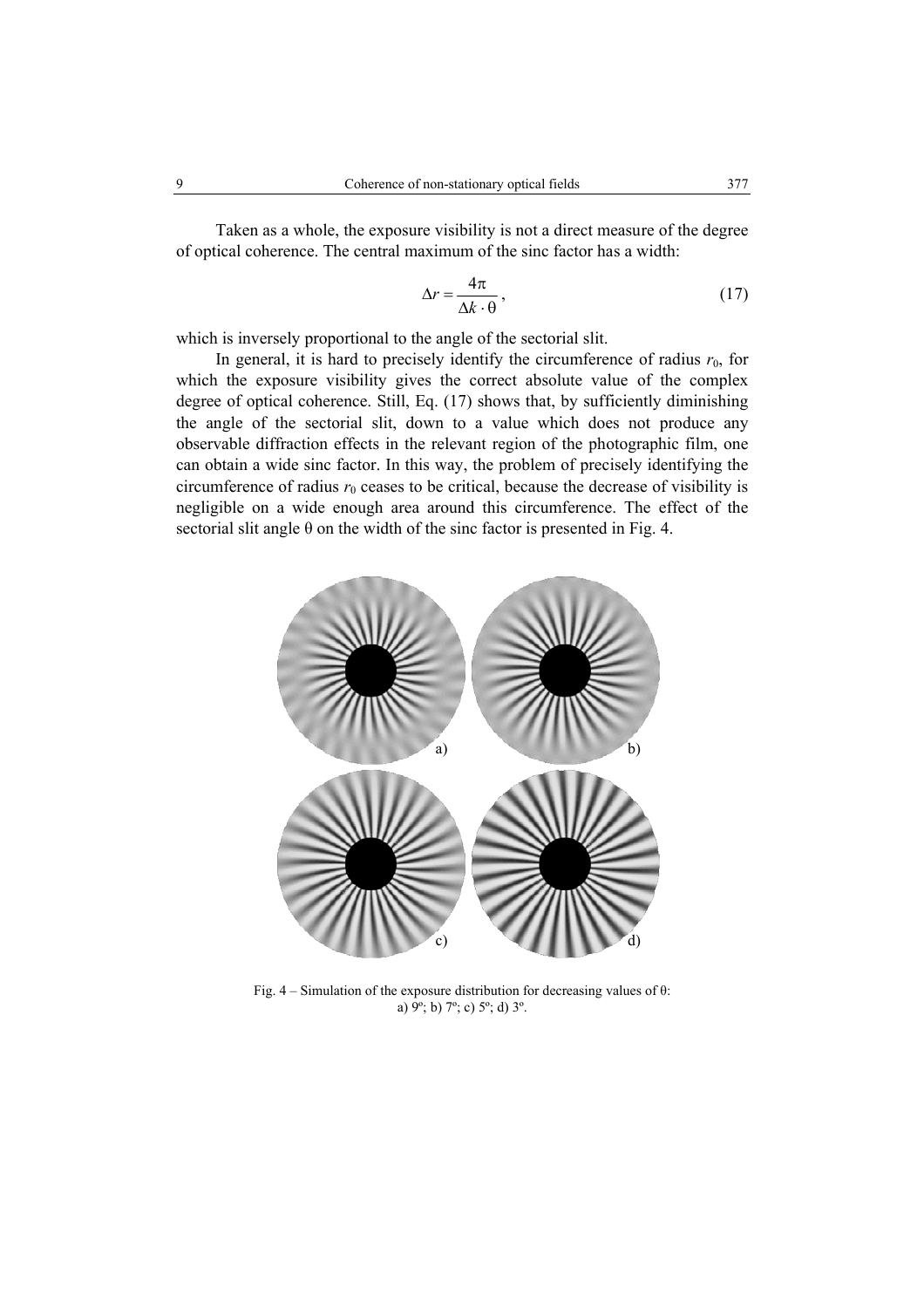## **4. DESCRIPTION OF THE EXPERIMENTALLY OBSERVABLE QUANTITIES**

A significant problem in the real experimental situation is that the exposure distribution rarely determines a proportional observable effect on the photographic film. As a consequence, in the general case, the characteristic response of the photographic film to illumination leads to a distortion of the pattern described by Eqs. (13) or (15).



Fig. 5 – Characteristic (H-D) curve of the photographic film.

The degree to which a (black and white) film is darkened due to the interaction with the light is described by the film density, whose dependence on the light exposure is given by the Hurter-Driffield (H-D) curve of the film. The general form of the curve is presented in Fig. 5 [24]. The optical density is defined as:

$$
D = -\log_{10} T = \log_{10} O\,,\tag{18}
$$

where *T* denotes the transmittance and *O* the opacity of the photographic film, the latter being defined as the inverse of the transmittance, 1/*T*.

In the following, we will consider that the exposure of the photographic film is situated in the linear region of the H-D characteristic. This means that the relation between the film density and the light exposure is [24]:

$$
D = D_0 + \gamma \log_{10} \frac{E}{E_0},\tag{19}
$$

where  $D_0$  and  $E_0$  are constants.

The logarithmic dependency in Eq. (19) leads to very complicated expressions for the film density, which make it less advantageous for describing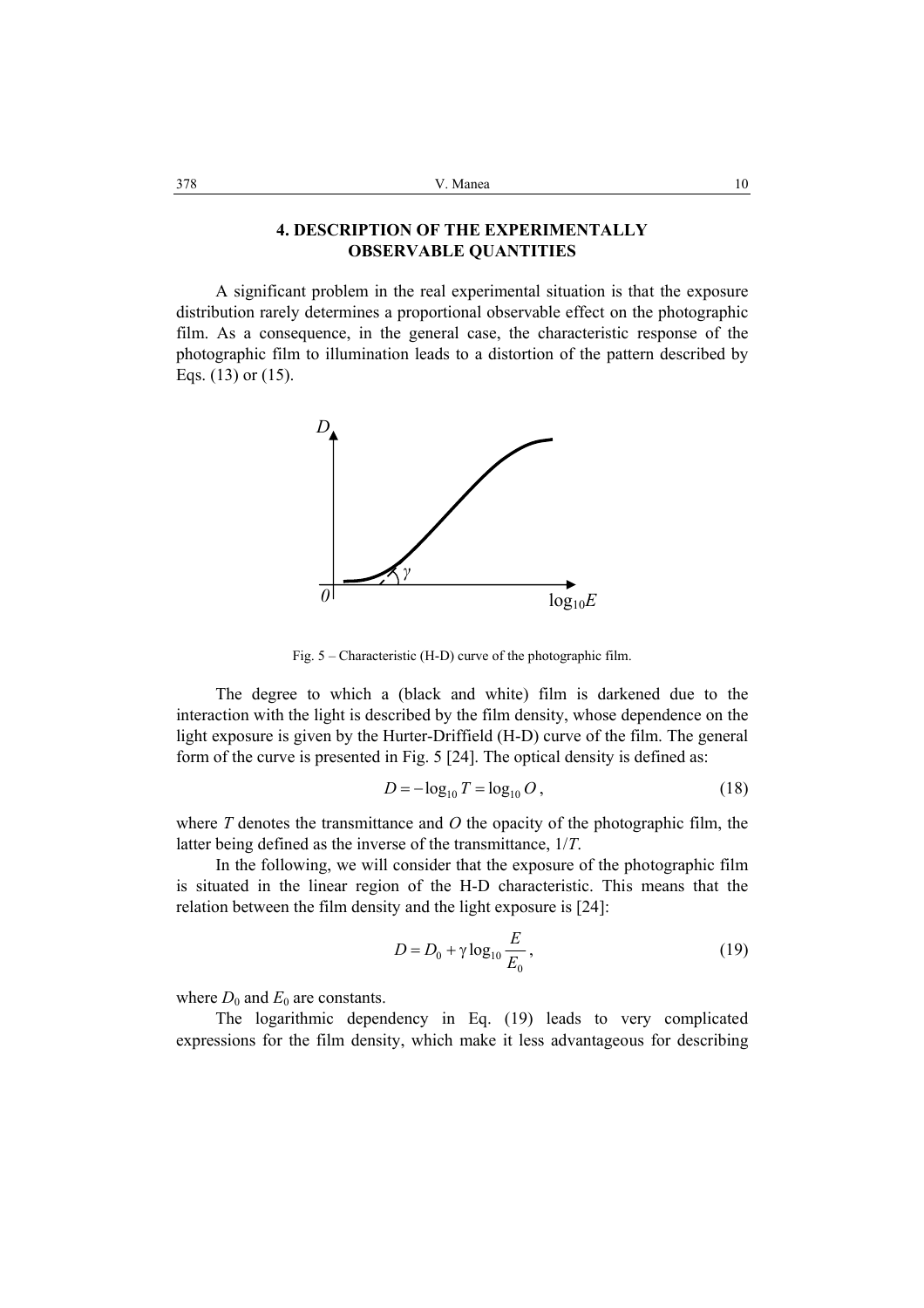the observable effects of the intensity distribution. Much more useful from this point of view is the opacity of the photographic film, an easily measurable quantity, which, by means of Eqs. (18) and (19), can be expressed as:

$$
O = O_0 \left(\frac{E}{E_0}\right)^{\gamma}.
$$
 (20)

Equation (20) shows that the opacity does not vary linearly with the exposure, except for the particular case  $\gamma = 1$ , which is achievable in practice. For this particular case, the opacity of the photographic film has an expression similar to Eqs. (13) or (15) and thus all the results of the previous section are applicable, only that they refer to an experimentally measurable quantity. In the general case, which takes into consideration all possible values of  $\gamma$ , Eq. (15) becomes:

$$
O(\rho, \varphi) = \alpha \left\{ 1 + |g_{12}(\tau)| \operatorname{sinc} \left[ \frac{\Delta \omega}{\Omega} \frac{\theta}{2} (\rho - 1) \right] \times \right. \times \cos \left[ \frac{\Delta \omega}{\Omega} \varphi - \frac{\Delta \omega}{\Omega} \frac{\theta}{2} (\rho - 1) + \beta_{12} (\tau) \right] \right\}^{\gamma},
$$
\n(21)

where we have grouped under the letter  $\alpha$  all the factors that have the same value for all elementary areas of exposed photographic film.

In this case, the circumferential visibility of the recorded interference pattern, expressed in terms of the measurable opacity, is:

$$
\mathcal{V}_{o}(\rho) = \frac{O_{\max}(\rho) - O_{\min}(\rho)}{O_{\max}(\rho) + O_{\min}(\rho)} =
$$
  
= 
$$
\frac{\left\{1 + \left|g_{12}(\tau)\right|\mathrm{sinc}\left[\frac{\Delta\omega}{\Omega}\frac{\theta}{2}(\rho - 1)\right]\right\}^{\gamma} - \left\{1 - \left|g_{12}(\tau)\right|\mathrm{sinc}\left[\frac{\Delta\omega}{\Omega}\frac{\theta}{2}(\rho - 1)\right]\right\}^{\gamma}}{\left\{1 + \left|g_{12}(\tau)\right|\mathrm{sinc}\left[\frac{\Delta\omega}{\Omega}\frac{\theta}{2}(\rho - 1)\right]\right\}^{\gamma} + \left\{1 - \left|g_{12}(\tau)\right|\mathrm{sinc}\left[\frac{\Delta\omega}{\Omega}\frac{\theta}{2}(\rho - 1)\right]\right\}^{\gamma}},
$$
(22)

so it does not have the same radial variation as the exposure visibility.

The variation of the opacity distribution, for different values of the  $\gamma$  factor, is described in the two plots of Fig. 6. The left plot presents the radial distribution of the opacity visibility (as a function of  $\rho$ ), while the right plot presents the distribution of the opacity normed by  $\alpha$ , on the circle of radius  $r_0$  (as a function of φ). The value of  $|g_{12}(\tau)|$  is taken equal to 0.6.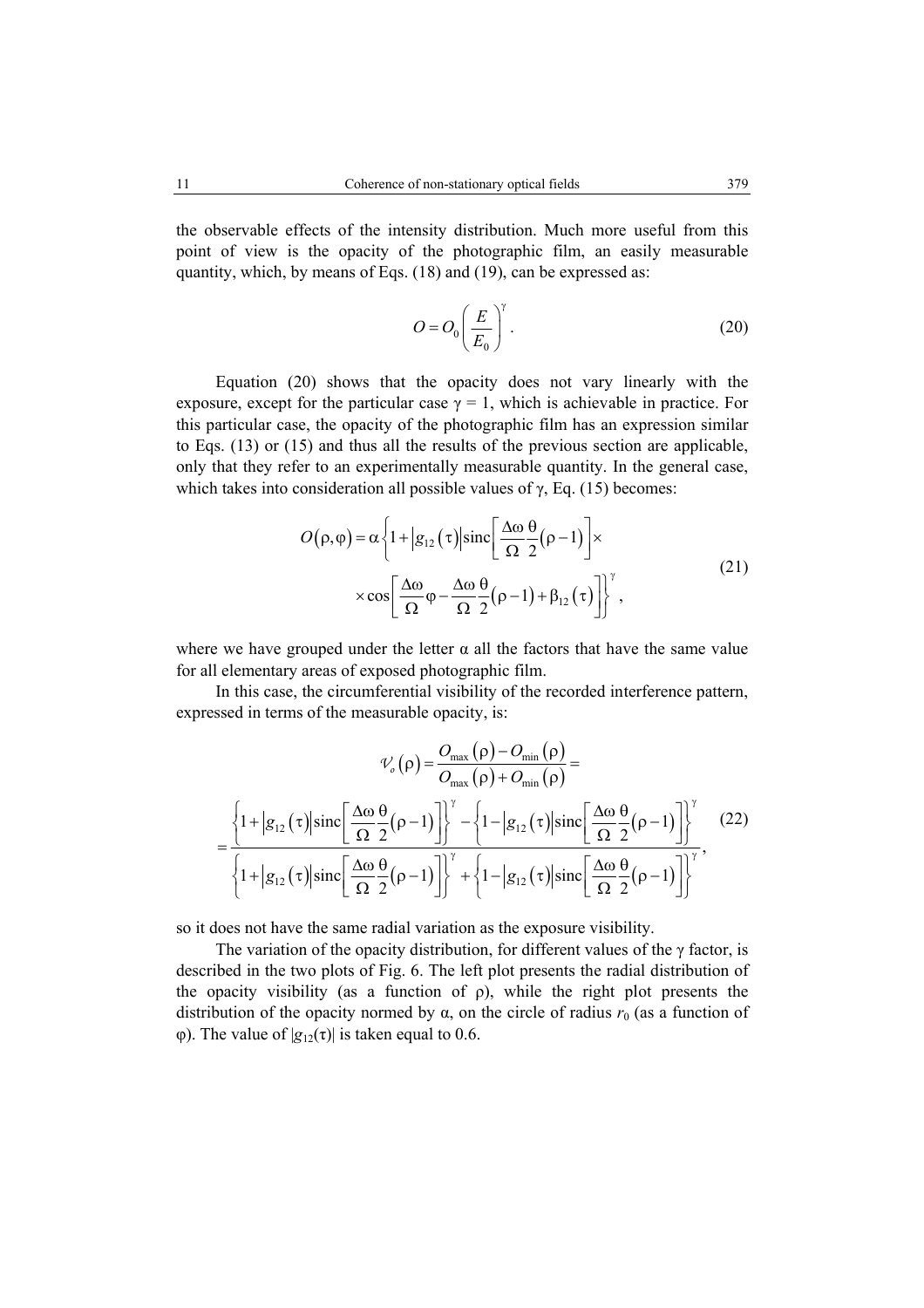

Fig. 6 – Effect of film sensitivity on experimentally observable quantities: a) opacity visibility; b) circumferential opacity distribution.



Fig. 7 – Simulation of the opacity distribution for increasing values of  $\gamma$ : a) 0.7; b) 1.0; c) 1.5; d) 2.0.

One must note in Fig. 6 that the film sensitivity influences the absolute value of the opacity visibility and also the maximum and minimum values of the opacity on a certain circumference. More precisely, the opacity maxima are higher and the opacity minima are lower for films of higher γ. As a consequence, the opacity visibility increases on a certain circumference with the increase of γ. The influence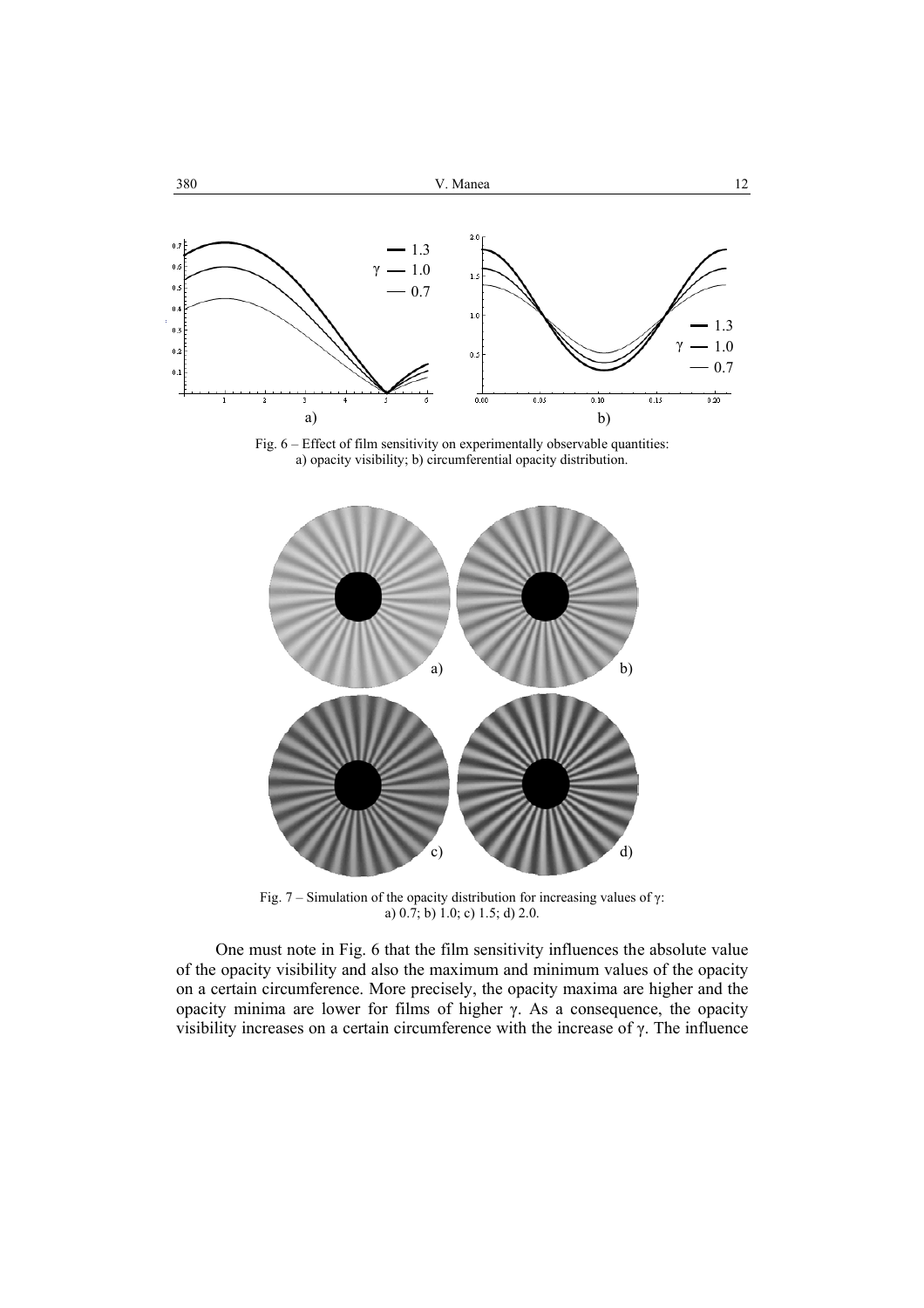of the sectorial slit angle on the opacity distribution does not depend on the film sensitivity, the behavior being the same as the one pointed out in the previous section for the exposure distribution. A disadvantage is the fact that on the circumference of radius  $r_0$  the opacity visibility is not equal to  $|g_{12}(\tau)|$ :

$$
\mathcal{V}_o(r_0) = \frac{\left[1 + |g_{12}(\tau)|\right]^\gamma - \left[1 - |g_{12}(\tau)|\right]^\gamma}{\left[1 + |g_{12}(\tau)|\right]^\gamma + \left[1 - |g_{12}(\tau)|\right]^\gamma},\tag{23}
$$

and the expression does not allow to obtain  $|g_{12}(\tau)|$  analytically. There is however no problem to solve the equation through numerical methods.

In Fig. 7 is presented the influence of *γ* on the opacity distribution for an absolute value of the degree of optical coherence equal to 0.5.

#### **5. CONCLUSIONS**

The coherence phenomenon in non-stationary optical fields was illustrated through the simulation of an interference experiment with quasi-monochromatic light beams of different frequencies.

The experiment exemplified a widely encountered case, in which the components of the optical signals which determine the non-stationarity of the interference field can be completely factorized, carrying no coherence related information. Also, it showed that a refined definition of the coherence functions is justified in the case of such separable optical fields, because it is better connected to the experimentally observable quantities.

One could thus obtain, through a classical recording method, concrete information about the degree of optical coherence. We presented in detail, supported by graphical representations, the means by which this information can be extracted, including the influence of some experimental conditions on the observable results.

#### **REFERENCES**

- 1. E. Wolf, *Optics in terms of observable quantities*, Nuovo Cimento, **12**, 884–888 (1954).
- 2. E. Wolf, *A macroscopic theory of interference and diffraction of light from finite sources. I. Fields with a narrow spectral range*, Proc. Roy. Soc. (London) A, **225**, 96–111,1(954).
- 3. E. Wolf, *A macroscopic theory of interference and diffraction of light from finite sources. II. Fields with a spectral range of arbitrary width*, Proc. Roy. Soc. (London) A, **230**, 246–265 (1955).
- 4. A. Blanc-Lapierre, P. Dumontet, *La notion de la coherence en optique*, Rev. opt., **34**, 1–21 (1955).
- 5. L. Mandel, E. Wolf, *Optical coherence and quantum optics*, Cambridge University Press, Cambridge, 1995.
- 6. P. Hariharan, *Optical interferometry*, 2nd ed., Academic Press, 2003.
- 7. G. P. Agrawal, *Fiber-Optic Communication Systems*, 3rd ed., Wiley, 2002.